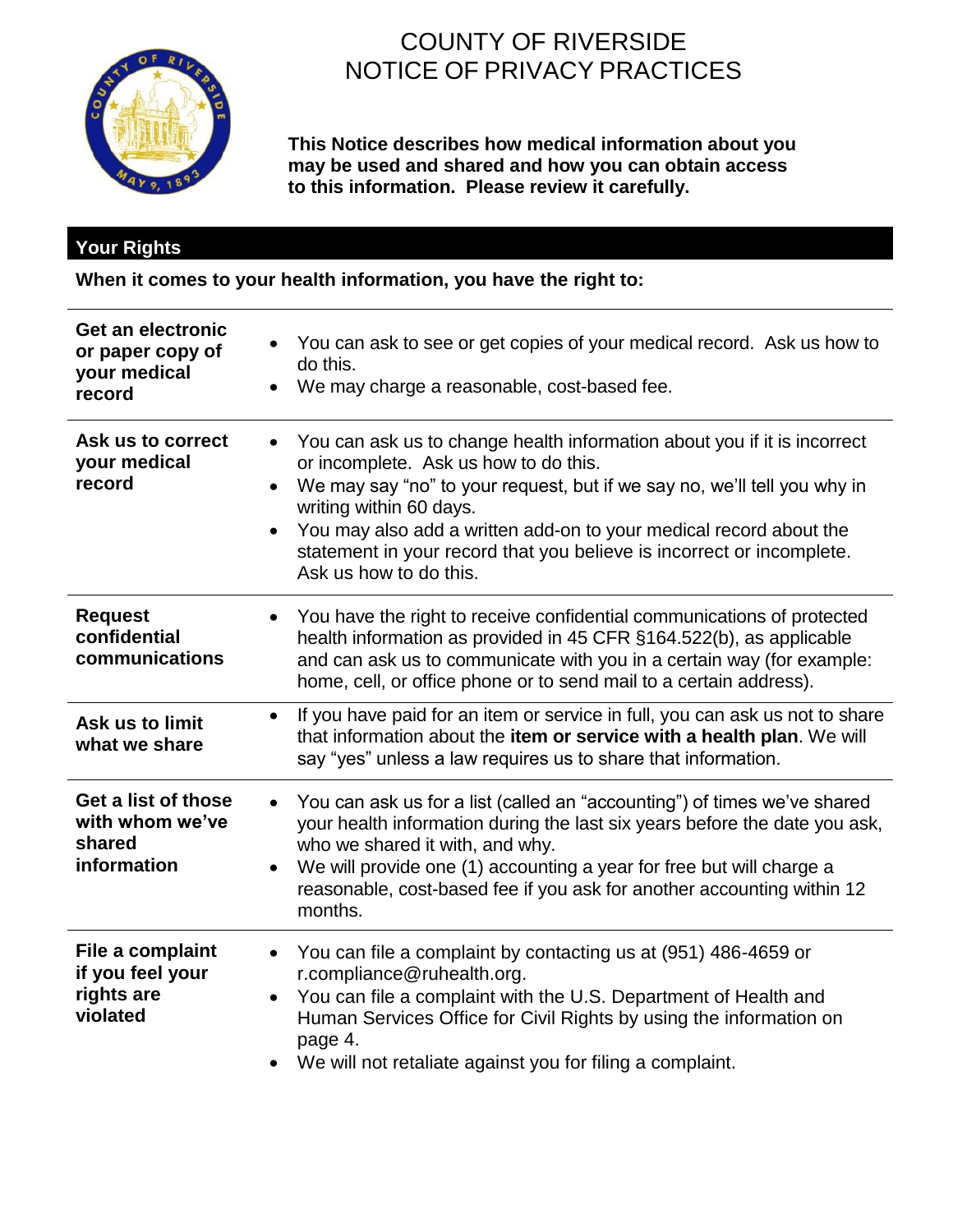# **How we may use or disclose information about you**

We use or share information to:

| <b>Treat you and</b><br>contact you                            | We can use health information about you<br>and share it with other professionals who<br>are treating you.<br>Health information about you may also be<br>used by non-County of Riverside<br>healthcare providers who share our<br>common electronic health record, but only<br>to treat or contact you.<br>We may use and share your health<br>information to contact you when<br>necessary. | <b>Examples:</b><br>RUHS providers, such as<br>nurses, doctors,<br>therapists, etc., may view<br>your health information.<br>Because RUHS shares a<br>common medical record<br>platform with Loma Linda<br>University Health, RUHS<br>providers can also see<br>information collected by<br>your Loma Linda<br>providers and<br>appointments you have<br>scheduled there.<br>We may contact you<br>about future<br>appointments and with<br>test results. |
|----------------------------------------------------------------|----------------------------------------------------------------------------------------------------------------------------------------------------------------------------------------------------------------------------------------------------------------------------------------------------------------------------------------------------------------------------------------------|-----------------------------------------------------------------------------------------------------------------------------------------------------------------------------------------------------------------------------------------------------------------------------------------------------------------------------------------------------------------------------------------------------------------------------------------------------------|
| <b>Run our</b><br>organization                                 | We may use information to assess the<br>care and outcomes in your case, to<br>improve our services, and in<br>administrative processes.                                                                                                                                                                                                                                                      | <b>Example:</b> We use health<br>information to measure<br>how well our staff is<br>caring for patients.                                                                                                                                                                                                                                                                                                                                                  |
| <b>Bill for your</b><br>services                               | We may use and share information to bill<br>you or your insurance company.                                                                                                                                                                                                                                                                                                                   | <b>Example:</b> We send bills<br>and other information to<br>your health insurance<br>plan so it will pay for<br>services you received.                                                                                                                                                                                                                                                                                                                   |
| <b>Health care</b><br>operations and<br>plan<br>administration | As administrator of certain health plans,<br>$\bullet$<br>such as Medicare, Medi-Cal, and<br>Exclusive Care, the County may<br>disclose limited information to plan<br>sponsors.                                                                                                                                                                                                             | <b>Example:</b> For purposes<br>such as plan eligibility<br>and enrollment, benefits<br>administration, and<br>payment of health care<br>expenses.                                                                                                                                                                                                                                                                                                        |
| <b>Underwriting</b><br>purposes                                | If you are a member of Exclusive Care,<br>$\bullet$<br>we may use or share certain information<br>for underwriting purposes.                                                                                                                                                                                                                                                                 | <b>Example:</b> We use some<br>information when we are<br>trying to set the cost of<br>premiums.                                                                                                                                                                                                                                                                                                                                                          |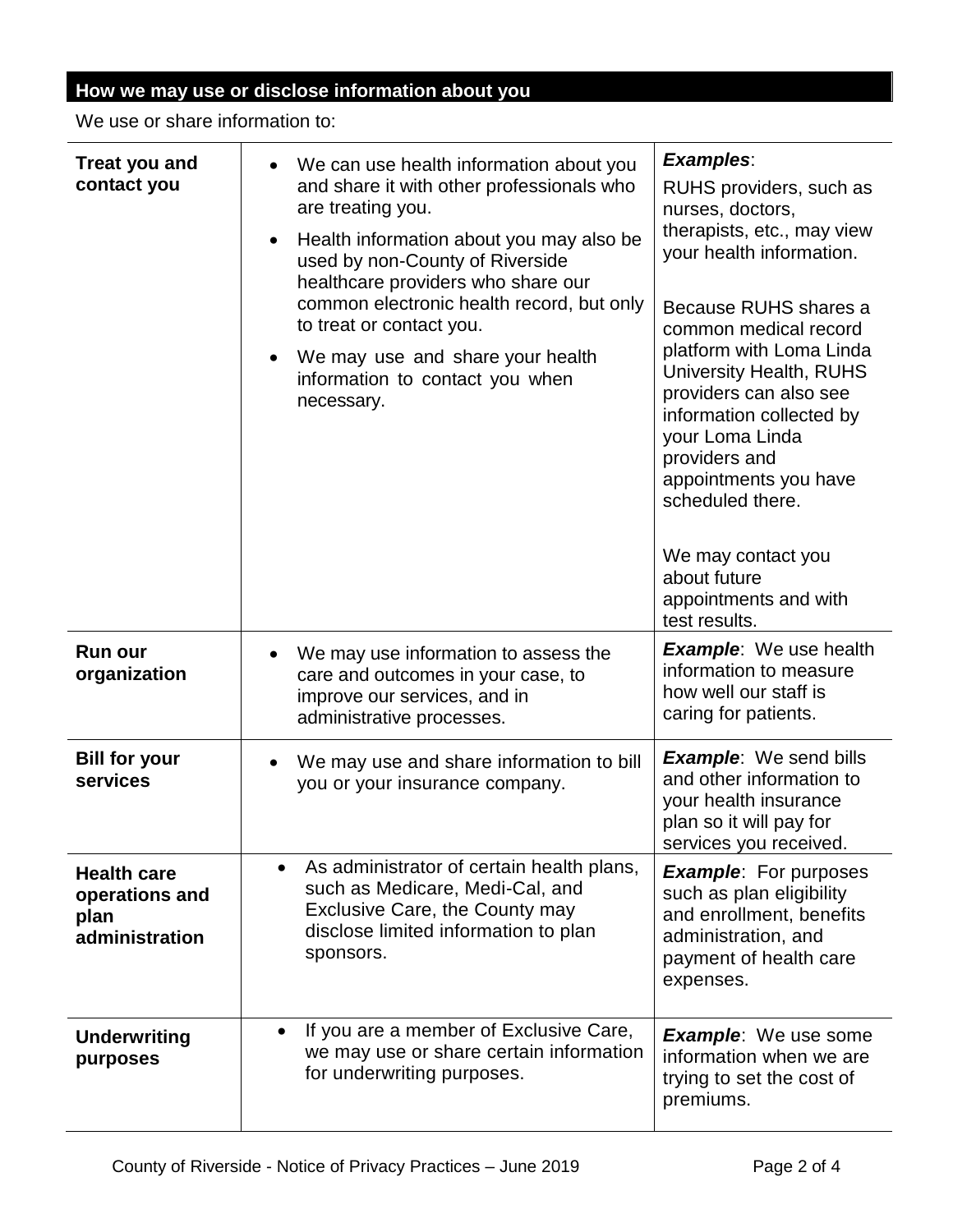| <b>Help with public</b><br>health and<br>safety issues                                                    | We can share health information about you for certain situations such as:<br>Reporting births and deaths<br>$\bullet$<br>Preventing or controlling disease, injury, or disability<br>$\bullet$<br>Helping with product recalls<br>$\bullet$<br>Reporting adverse reactions to medications or problems with products<br>$\bullet$<br>Reporting suspected abuse, neglect, or domestic violence<br>$\bullet$<br>Preventing or reducing a serious threat to anyone's health or safety<br>$\bullet$                                                                                                                                                                                                               |
|-----------------------------------------------------------------------------------------------------------|--------------------------------------------------------------------------------------------------------------------------------------------------------------------------------------------------------------------------------------------------------------------------------------------------------------------------------------------------------------------------------------------------------------------------------------------------------------------------------------------------------------------------------------------------------------------------------------------------------------------------------------------------------------------------------------------------------------|
| Comply with the<br>law                                                                                    | We will share your health information as required by State or federal law.                                                                                                                                                                                                                                                                                                                                                                                                                                                                                                                                                                                                                                   |
| Work with the<br>medical<br>examiner or<br>funeral director                                               | We can share your information with a coroner, medical examiner, or<br>funeral directors, as necessary.                                                                                                                                                                                                                                                                                                                                                                                                                                                                                                                                                                                                       |
| Do research                                                                                               | We can use and share your health information for health research, if a<br>special board permits us to.                                                                                                                                                                                                                                                                                                                                                                                                                                                                                                                                                                                                       |
| <b>Address</b><br>workers'<br>compensation,<br>law<br>enforcement,<br>and other<br>government<br>requests | We can use or share health information about you:<br>For workers' compensation claims or similar programs<br>$\bullet$<br>For certain, limited law enforcement purposes<br>٠<br>With government agencies responsible for health oversight<br>For special government functions such as national security and<br>$\bullet$<br>presidential protective services.<br>In response to a court or administrative order, or a subpoena.<br>٠<br>If you are an inmate of the correctional institution or in custody of a law<br>$\bullet$<br>enforcement official, we may share with the correctional institution or<br>other law enforcement for purposes such as protecting your safety or<br>the safety of others. |

**How else may we use or share your health information?** We are allowed or required to share your information in other ways – usually in ways that contribute to the public good, such as public health and research efforts. We have to meet many conditions before we can share your information for these purposes. For more information see: [https://www.hhs.gov/hipaa/for](https://www.hhs.gov/hipaa/for-individuals/index.html)[individuals/index.html](https://www.hhs.gov/hipaa/for-individuals/index.html)

#### **Your Choices**

**For certain health information, you can choose what we share**. Tell us what you want us to do, and we will do our best to follow your instructions.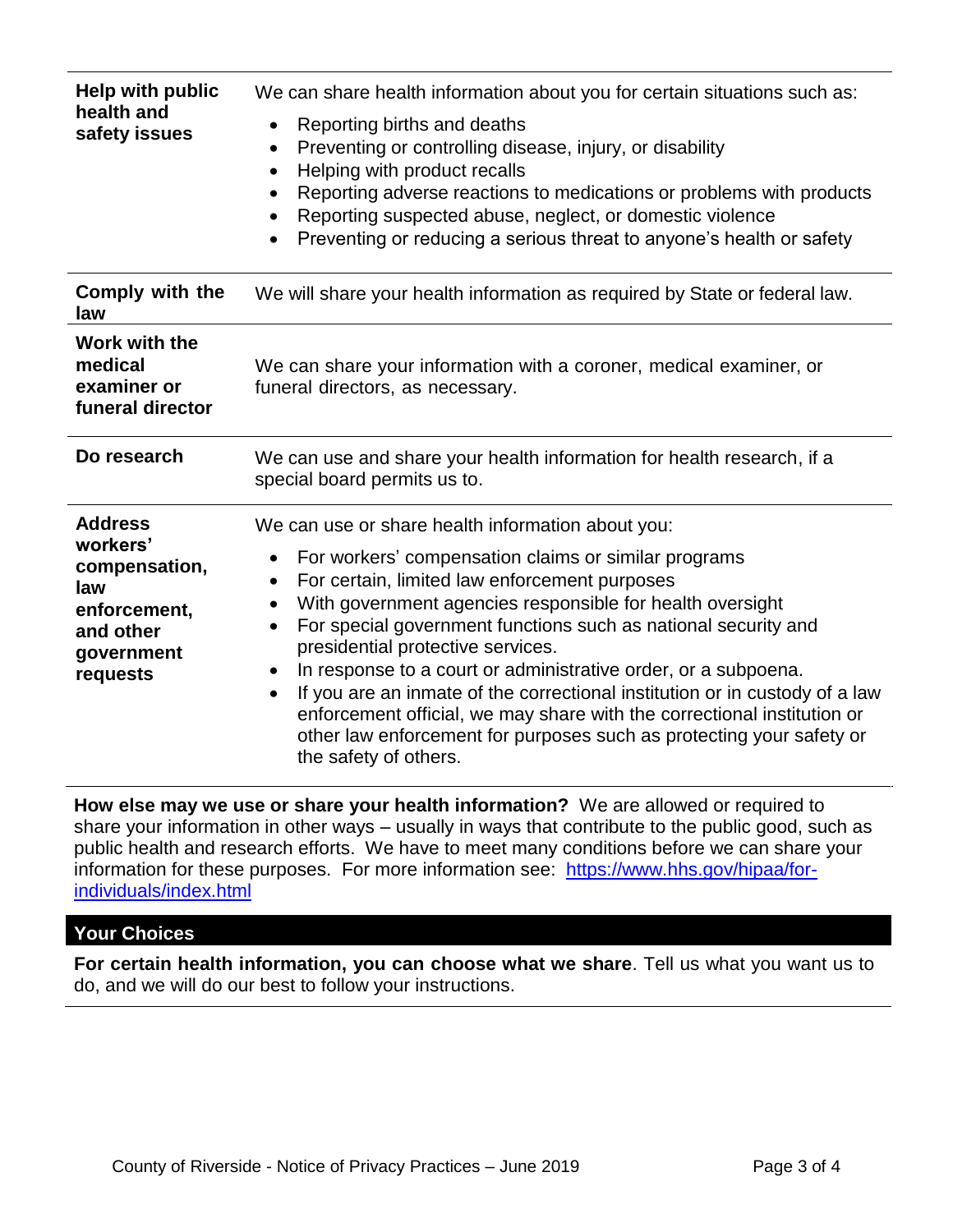| In these cases, you<br>have the right to<br>decide if we can:                                      | Share information with individuals involved in your health care or<br>$\bullet$<br>assisting with payment for your health care.<br>• Share information in a disaster relief situation<br>Contact you for fundraising efforts<br>Share your name, location in the facility, and general status (for<br>example "fair" or "critical") with those who ask for you by name.<br>• Share your religious affiliation with clergy. |
|----------------------------------------------------------------------------------------------------|----------------------------------------------------------------------------------------------------------------------------------------------------------------------------------------------------------------------------------------------------------------------------------------------------------------------------------------------------------------------------------------------------------------------------|
| In these cases, we<br>never share your<br>information unless<br>you give us written<br>permission: | Marketing purposes<br>$\bullet$<br>Most sharing of mental health and substance abuse treatment records<br>$\bullet$                                                                                                                                                                                                                                                                                                        |

### **Our Responsibilities**

- We are committed and required by law to maintain the privacy and security of your protected health information.
- We will let you know of any breach that may have compromised the privacy or security of your protected health information (PHI).
- We must follow the terms of this notice and give you a copy of it to inform you of our legal duties and privacy practices with respect to PHI. Except in an emergency treatment situation, we will make a good faith effort to obtain a written acknowledgment of receipt of this Notice of Privacy Practices.
- If you tell us we can use or share your information, you may change your mind at any time and revoke your permission. Let us know in writing if you change your mind. We can't change actions taken based on your prior permission or if permission was obtained as a condition of obtaining insurance coverage.
- For additional information about this Notice, contact the County's Privacy Officer using the contact information on page 4 of this Notice.

**Changes to the Terms of this Notice**: We can change the terms of this notice, and the changes will apply to all information we have about you. The new notice will be available upon request, in our offices, and on our web site.

The effective date of this Notice is June 3, 2019.

### **Privacy Complaint Contacts**

**County Privacy Office** Compliance and Privacy Officer 26520 Cactus Avenue Moreno Valley, CA 92555 (951) 486-4659

**U.S. Department of Health & Human Services Region IX Office of Civil Rights** 90 7<sup>th</sup> Street, Suite 4-100 San Francisco, CA 94103 TEL: (800) 368-1019 • TDD: (800) 537-7697 • FAX: (202) 619-3818